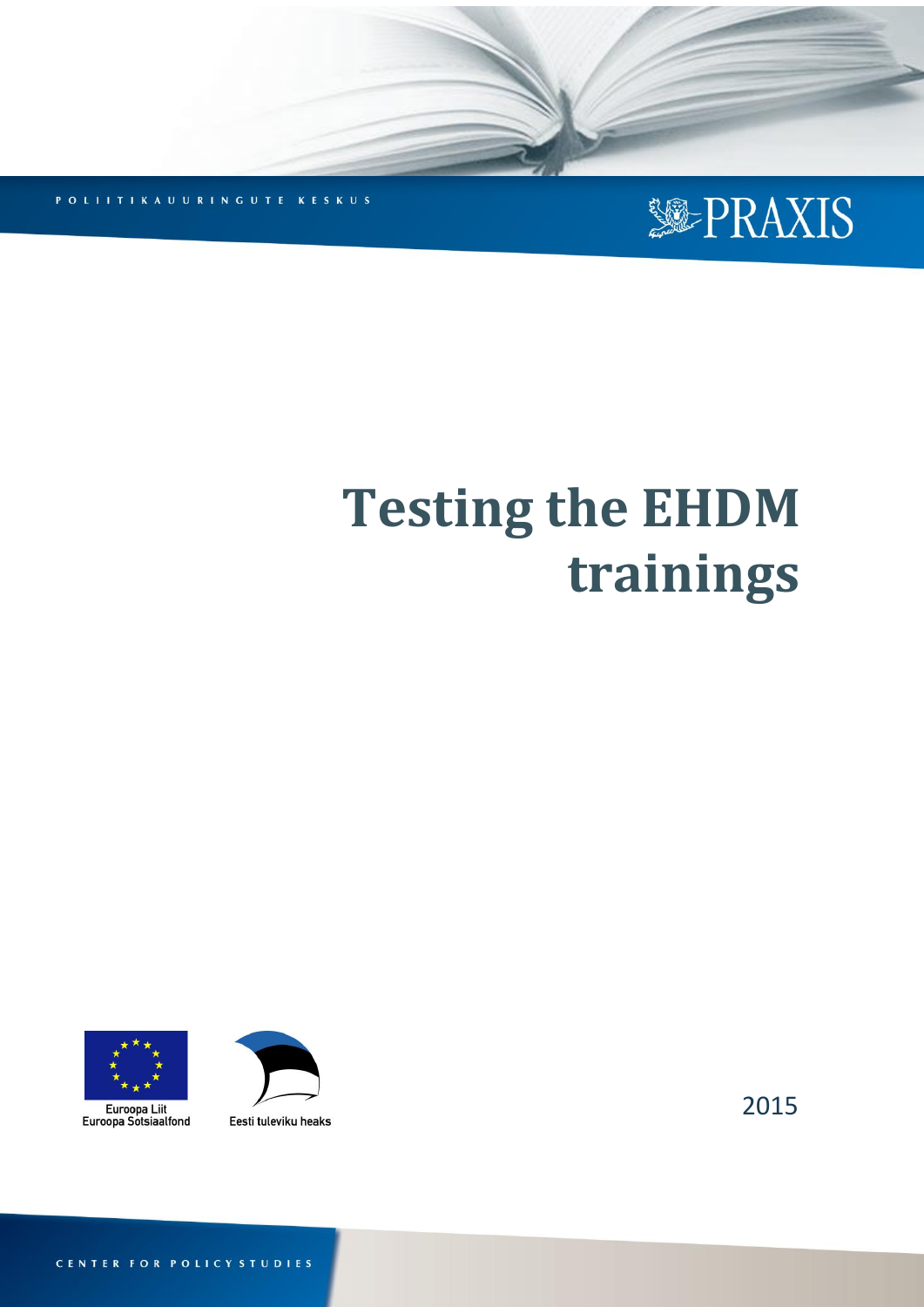*The analysis was commissioned by the Estonian Association of Designers*

#### **Authors:**

**Jane Matt** is an analyst in the Governance and Civil Society Programme in Praxis. Jane's main fields of interest include issues related to participatory democracy, capability, impact and internal democracy of civil society organisations. Jane has also experience with studies concerning public (electronic) services (such as evaluation of the impact of the public e-services, e-services accessibility, etc.). She has good knowledge on research design, carrying out surveys, consulting and training of CSOs. Role in the project: project manager, coordination of the testing in EHDM partners' countries, carrying out the testing in Estonia, analysing the data and writing the report.

**Geroli Peedu** is an independent User Experience Designer. She has professional experience in user research, strategy development, concept development and wireframing. She also has wide knowledge in developing and managing design programmes in public, private and third sector. Geroli's field of interest includes strategic design, interaction design, and service design. Role in the project: expert, developing the testing strategy, carrying out the testing in Estonia, analysing the data and writing the report.

#### **In addition to the authors, this work has been made possible with the contribution from:**

Ilona Gurjanova, Steinar Mowatt Valade-Amland, Ilaria Bonetti, Marco Liviantoni and Andy Cripps

**Praxis Center for Policy Studies** is an independent nonprofit think tank in Estonia that supports engagement and analyses-based policymaking. Praxis has conducted policy research for more than ten years and is one of a kind in Estonia. The mission of Praxis is to improve and contribute to the policymaking cycle by conducting independent research and promoting public debates.



**Praxis Center for Policy Studies** Tornimäe 5 10145 Tallinn Ph. +372 640 8000 www.praxis.ee [praxis@praxis.ee](mailto:praxis@praxis.ee)

Praxis has the copyright. Please refer when using any information from this material: Matt, Jane and Peedu, Geroli 2015. Testing the EHDM toolkit trainings. Tallinn: Praxis Center for Policy Studies.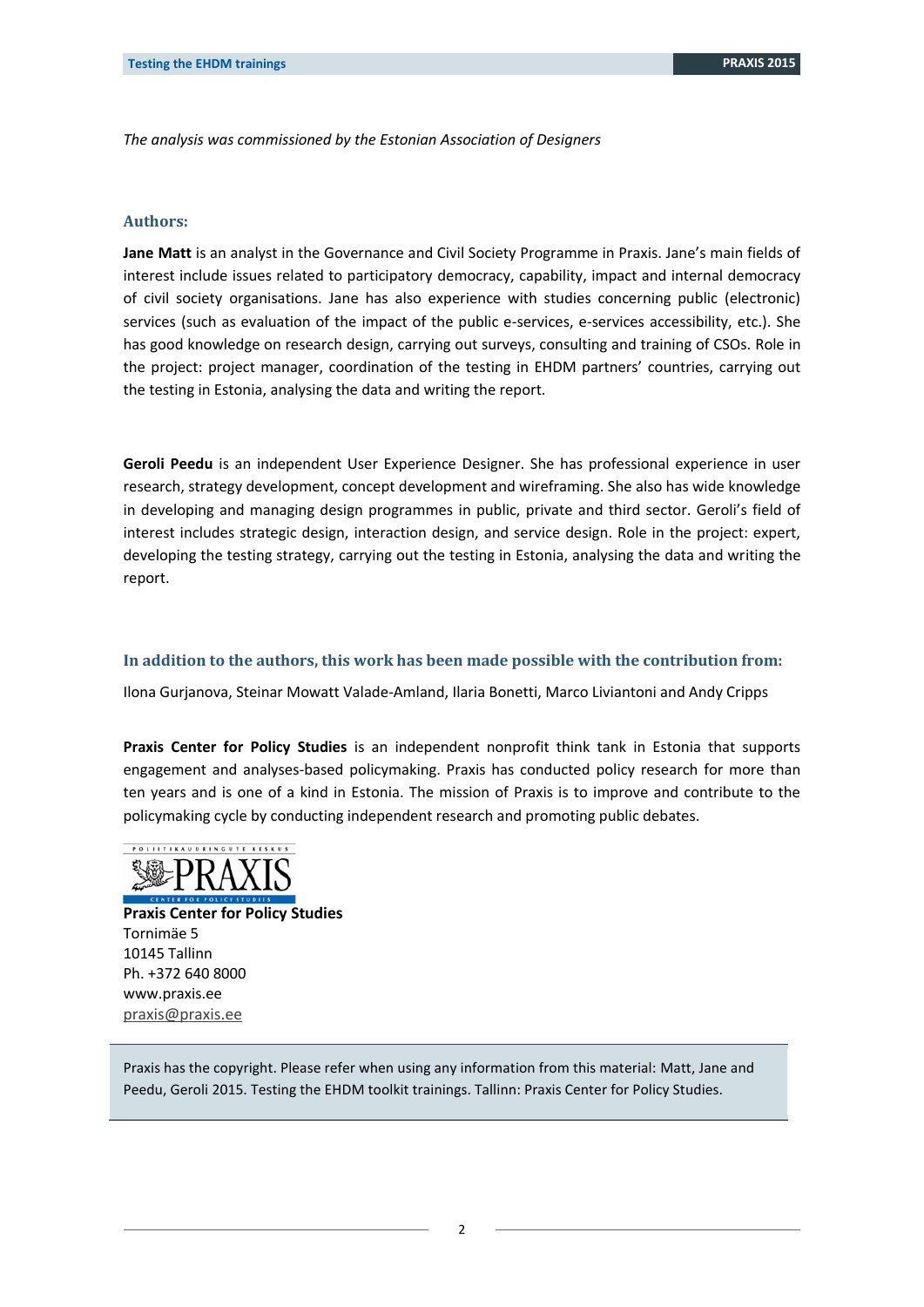## <span id="page-2-0"></span>**Abstract**

The *European House of Design Management* (EHDM) has developed a web-based design management toolkit that helps to plan and deliver user-centred policy decisions, public services and communications. The toolkit represents an approach that is essential for achieving an improved outcome and better engagement of citizens in the context of decreasing public resources and rapidly changing environment. In order to facilitate the deployment of the toolkit, two training modules have been developed by the EHDM – one for future trainers and the other for end-users.

At the request of the Estonian Association of Designers, Praxis Center for Policy Studies has carried out the testing of the abovementioned training modules. The testing took place from December 2014 until January 2015 in Italy, the UK and Estonia in the form of pilot training.

The present report aims to give an overview of the testing process and its main results. In the **first** part the main objective, outcomes and the methods of the testing are introduced. The **second** part concentrates on the main findings that resulted from the trainers' training and in the **third** part the results of the end-users' pilot training are presented. In the final, **fourth** part, conclusions and main recommendations are pointed out.

In summary, it can be said that all the pilot trainings were well received by the trainees. In addition, the demand for further trainings on design management for the public officials was acknowledged. Concerning the training materials, it appeared that they need some revision and elaboration, especially on design management principles, process and role in the public sector work. Besides that, the provision of local examples was assessed as an important part of the training that should gain more attention. One conclusion would be, therefore, to allow enough flexibility for local trainers to add and/or change some of the information in EHDM training modules, if necessary.

3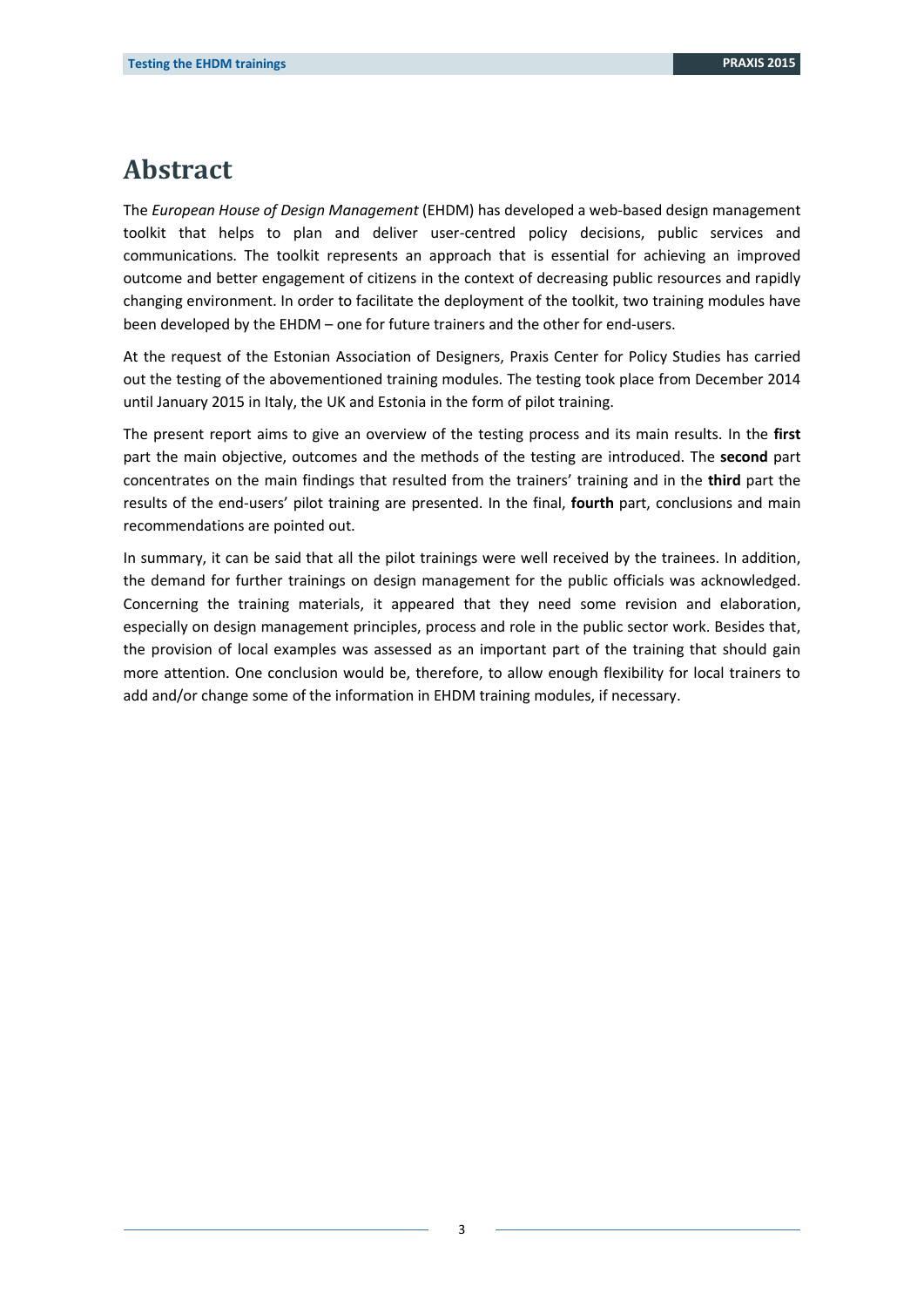# **Table of Contents**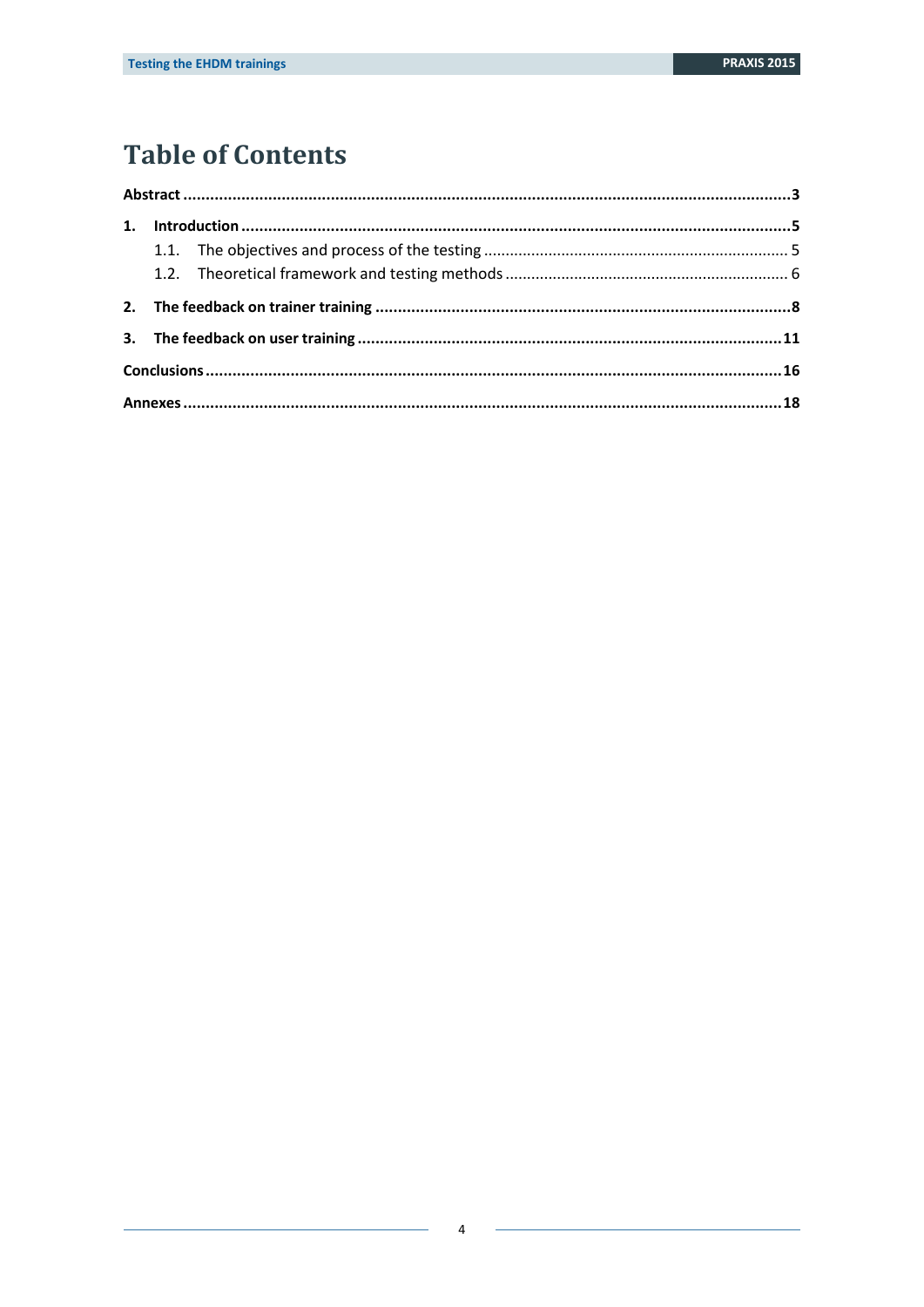## <span id="page-4-0"></span>**1. Introduction**

The European House of Design Management (EHDM) has developed a training module to introduce the EHDM design management toolkit that would help to understand the key concepts of design management and support the adoption of the toolkit by public servants across Europe. The training module consists of two separate trainings for representatives of the public sector institutions who are the target audience for the EHDM toolkit and for design management experts who are potential trainers of the EHDM toolkit trainings.

Since December 2014, the testing process of the training modules has been undertaken in order to ensure better compliance with the target audience expectations and needs. The current report gives an overview of the testing process, its main objectives, methods used and the results. At the end of the report the main recommendations have been pointed out that can provide input for further improvement of the trainings.

## <span id="page-4-1"></span>**1.1. The objectives and process of the testing**

The objective of the project was to test (i.e. to gather feedback and recommendations) on the structure and content of the trainings on the EHDM toolkit.

#### **The training testing had the following outcomes:**

- The testing materials (e.g. questionnaires for collecting the feedback) have been elaborated in collaboration with EHDM partners.
- The pilot training has been arranged in Estonia, Italy and the UK.
- The findings based on testing results have been formulated and presented to the contractor.

The EHDM trainings testing took place from December 2014 until January 2015.

The trainings testing on the toolkit were carried out in three EHDM partner countries  $-$  one user training was carried out in Estonia, two trainer trainings were arranged in Italy and one trainer training took place in the UK.

The testing process was coordinated by Praxis Center for Policy Studies located in Tallinn, Estonia. The main tasks of Praxis included elaboration of the testing strategy, preparation of the materials (feedback questionnaires), consulting the EHDM partners during the testing process, carrying out the testing in Estonia and compilation of the final report.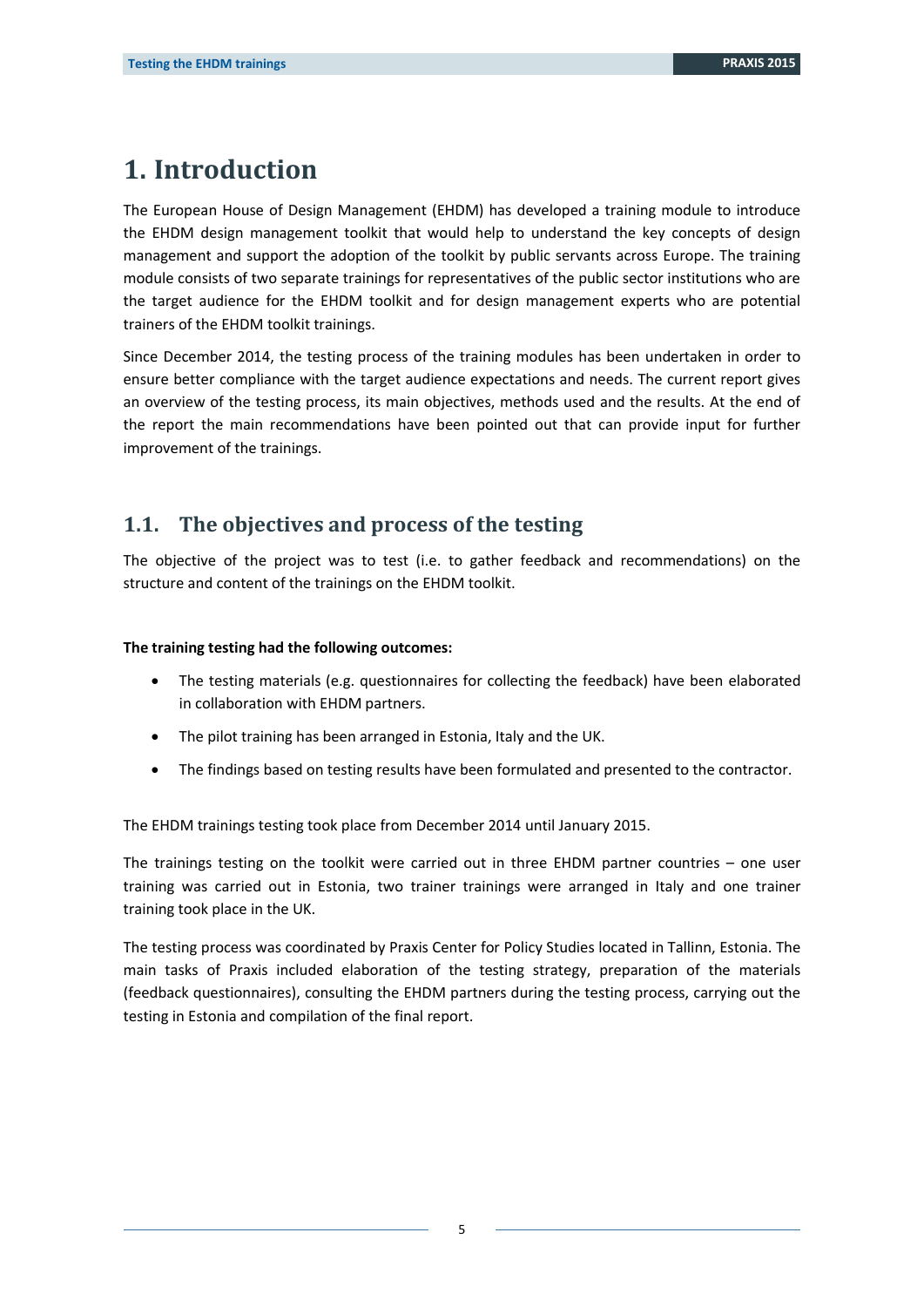## <span id="page-5-0"></span>**1.2. Theoretical framework and testing methods**

The testing framework is built on two pillars – **content** and **format**. For the content, the focus is on its usefulness, relevance and comprehension. For the format, the central issues of interest are training setup, structure and balance between different learning styles in order to help the learner to acquire new knowledge.



**FIGURE 1.** THE STRATEGY OF THE EHDM TRAININGS' TESTING

### **Knowledge acquisition**

*Source: The authors*

Learning styles encompass a series of theories suggesting systematic differences in individuals' natural or habitual pattern of acquiring and processing information in learning situations. A core concept is that individuals differ in how they learn. Therefore, trainings should support all types of learners: auditory (very effectively remembers what was heard), visual (best in remembering what was seen or read) and kinaesthetic (very proficient at remembering what has been done or performed).

#### **Methods used for testing**

The data collection was based on a written feedback questionnaire and interviews in order to guarantee comprehensive in-depth feedback and recommendations within an optimum time frame.

 **Participant questionnaire** – The aim of the participants' feedback questionnaire was to get information on and understand the participant's view towards the training: how much did the training meet his/her expectations, how much new information related to design management did he/she acquire, did the training contribute to the understanding and use of EHDM toolkit, etc. The respondents were asked to fill out the questionnaire on the spot immediately after the training (on paper or electronically) to guarantee a higher rate of responses.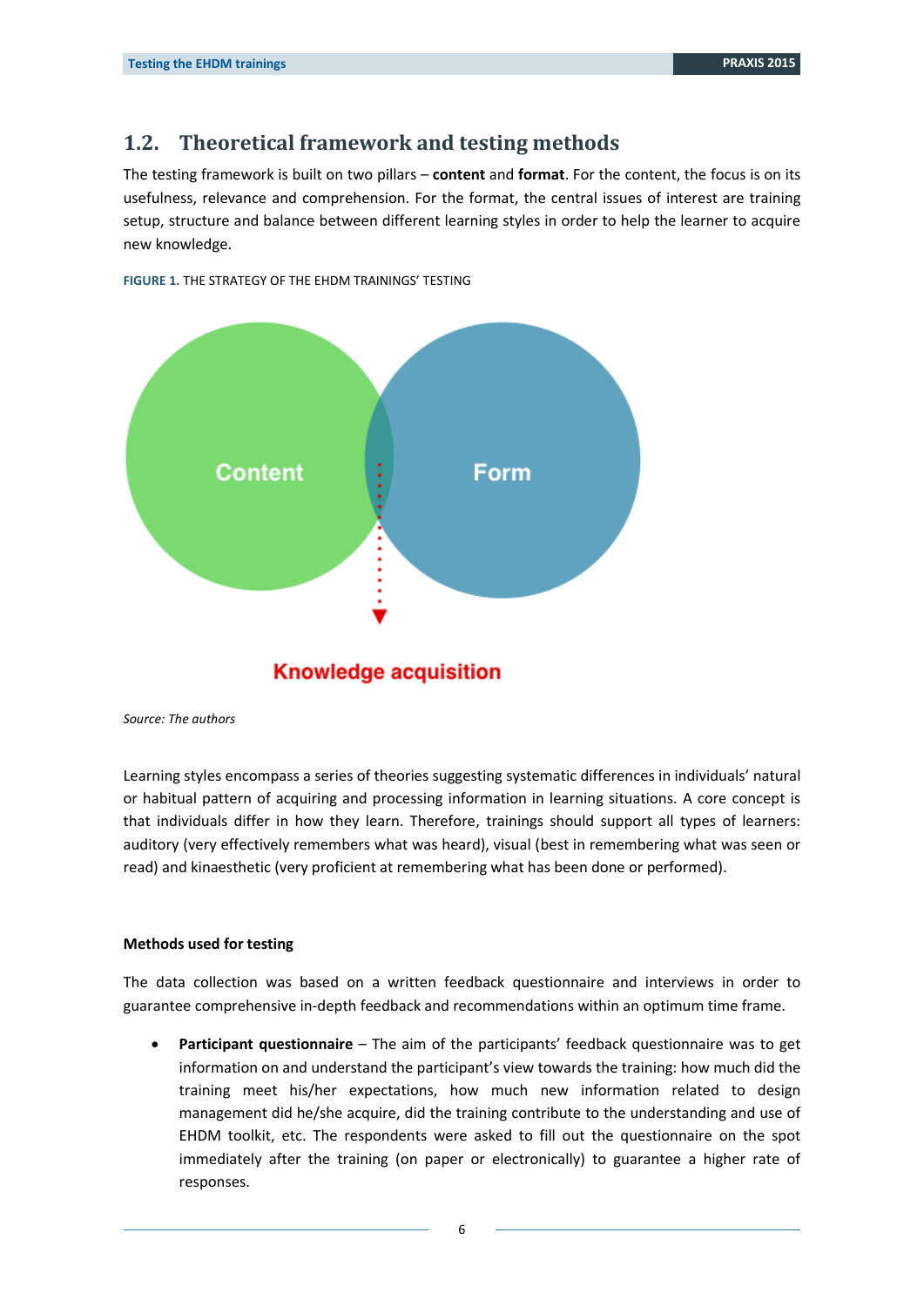**Trainer interview –** The aim of the trainer interview was to gather trainer's feedback on training preparation materials, suggestions on how to improve the training's content and format. The interview with the trainers took place at the end of the training.

There were 11 participants (trainees) in **the trainers' training** in Italy (six in Perugia and five in Milan). The electronic feedback questionnaire that the participants needed to fill out was in English. Altogether there were eight out of nine participants who completed the questionnaire. The trainer provided his feedback in written format, according to a feedback form.

There were 22 participants in **the users' training** in Estonia –all of them also filled out the questionnaire. The questionnaire used for the participants' feedback was in Estonian and it was filled out immediately after the training. There were two trainers in Estonia. The interview with the trainers was held as a group interview after the training session.

**IMAGE 1.** GROUP WORK DURING PILOT TESTING IN ESTONIA



#### *Source: authors*

The trainers' training in the UK was held in December 2014 before the official testing period. Therefore, the collection of the feedback during this training session was not based on the methods specified above. However, the comments gathered from the trainer and the trainees during the training are taken into account to the maximum possible extent.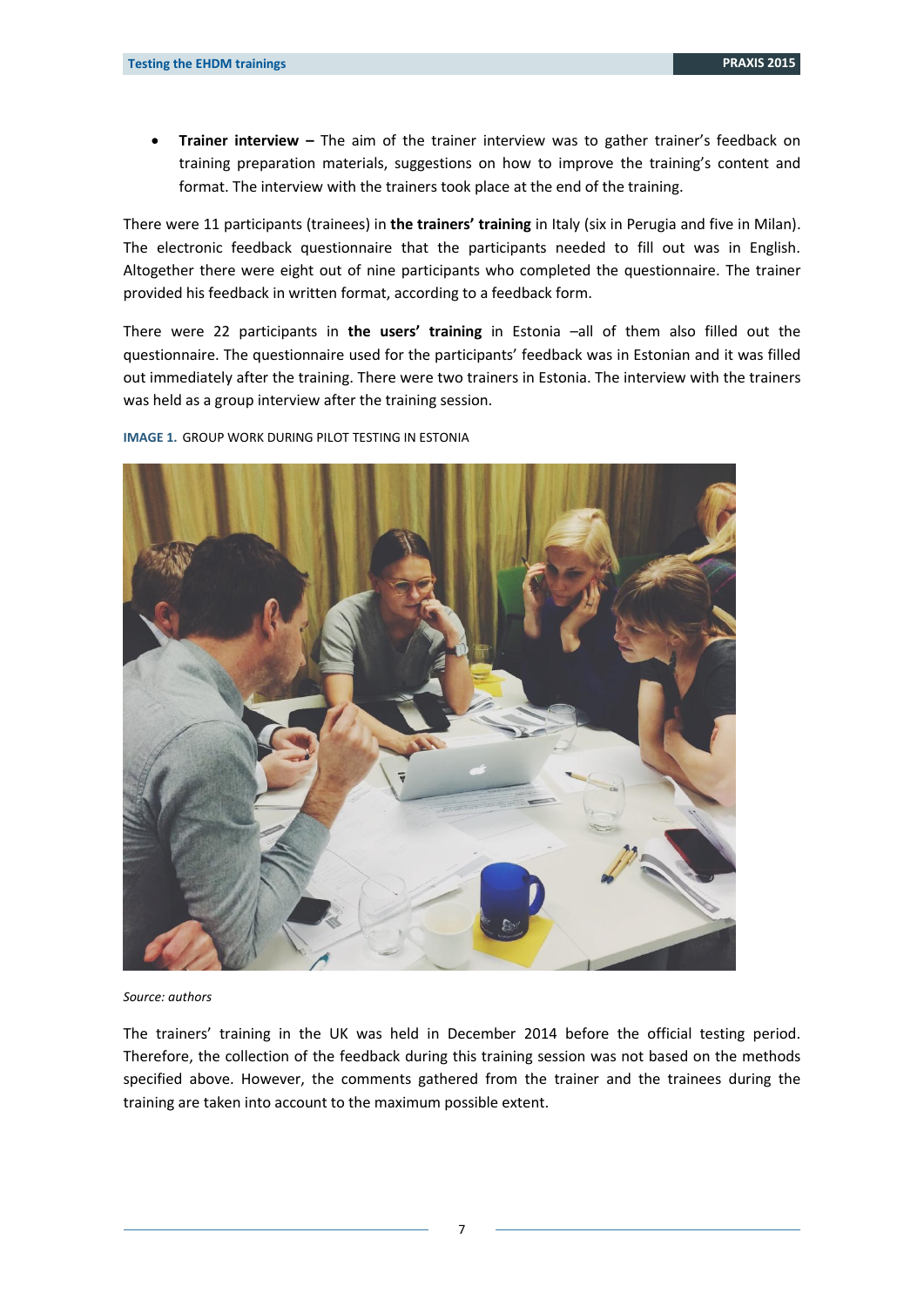# <span id="page-7-0"></span>**2. The feedback on trainer training**

#### *Main findings:*

- *Most of the participants in the trainers' training assessed it very positively.*
- *The fact that the toolkit and the trainers' training is in English makes it difficult for non-native English speakers to gain maximum benefit from it. The language was also considered an obstacle for end-users to use the EHDM toolkit for his/her work.*
- *According to the participants view, the main aspect that should be covered in more depth during the training session is the provision of practical (local) examples and the possibility to practice with the toolkit.*
- *There should be more attention on the introduction of design and design management as a strategic tool for public sector work.*
- *The training session should be longer and should leave more time for discussion.*

#### **The background information**

Two EHDM trainings for future trainers were carried out in Italy (one in Perugia and one in Milan) and one in the UK. Most of the **participants** can be considered **well-experienced in design/design management** – seven out of nine people (who completed the questionnaire) stated that they work/have worked as designers or design managers. There were only two people who said that they have learned about design or design management, but have not practiced it. None of the participants were without any practical or theoretical experience in design/design management.

#### **The feedback on training**

According to the feedback, the participants (trainees) assessed the training **relatively highly**. On a scale of 1 to 5 (where 1 was the lowest, meaning "don't agree at all", and 5 was the highest, meaning "completely agree"), the highest score was given to **the structure of the training** (mean 4.7, see also Figure 1). Besides that, **the usefulness of the training** was estimated very highly – most of the participants agreed completely with the statement that "the training provided them enough useful information for user trainings" (mean 4.6).

**Slightly lower** scores, but still rather high ones, were given to the rest of the aspects of the training. For example, the participants **agreed the least** with the statement that "the training provided **enough time and possibility for discussion and knowledge sharing**" (mean 4.1). The same issue was pointed out by the trainer. This demonstrates that the time for discussion is a very important part of the training, since it helps to create a common ground for knowledge that has to be delivered by the trainers' training participants to the end-users.

A positive estimation on the training can be seen also from the fact that **most of the participants in the trainers' training would also recommend the training to their colleagues** who would like to become EHDM toolkit trainers. The average positioning on a 1–10 point scale was 8.4, where 1 means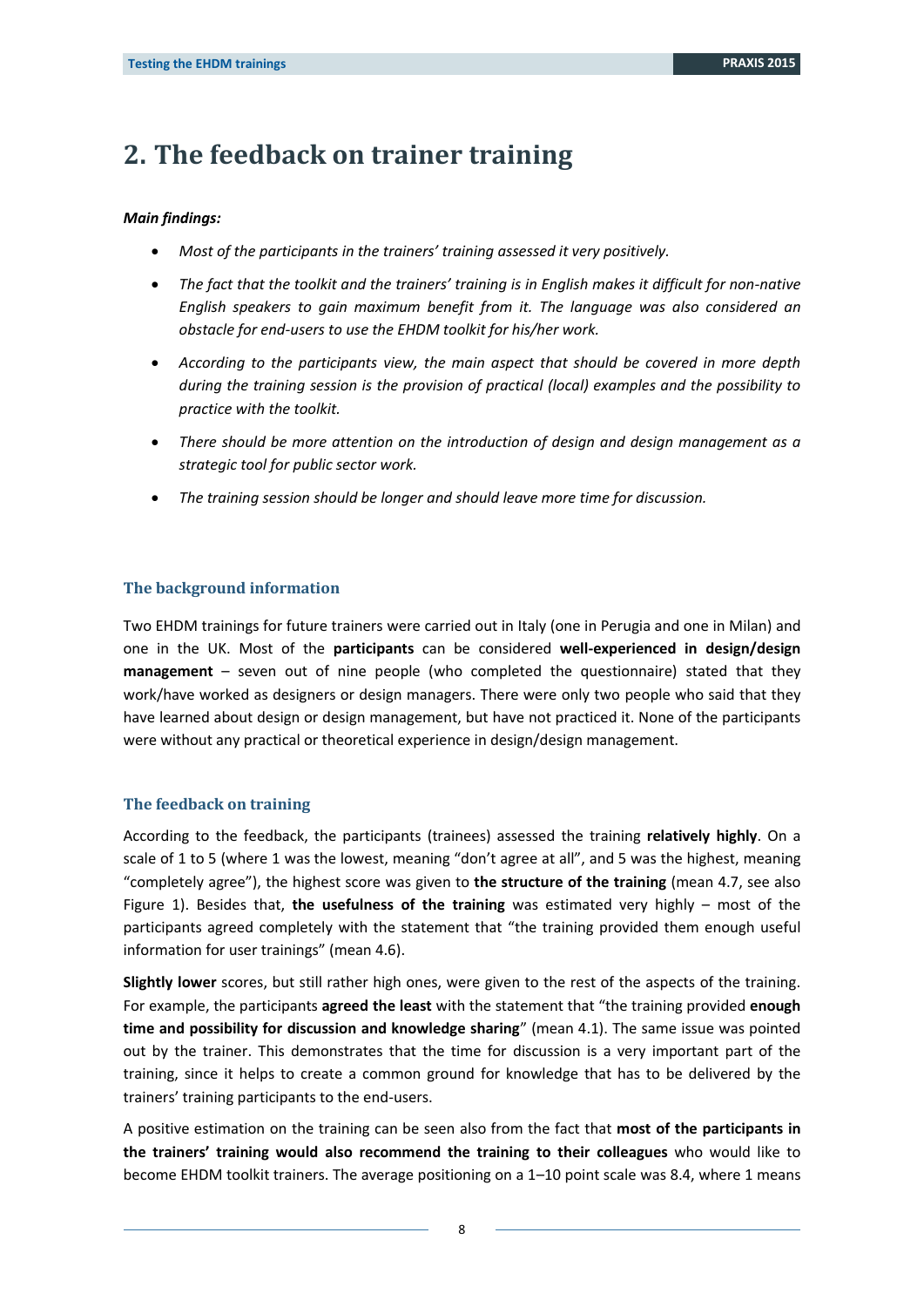that the participant would not likely recommend the training for a colleague and 10 means that he/she would very likely recommend that.



**FIGURE 1.** THE MEAN RATINGS OF DIFFERENT ASPECTS OF TRAINERS' TRAINING

*Source: authors*

One **common problem** that appeared was **the language**, i.e. the EHDM toolkit is in English, which was considered too difficult for non-native speakers, for trainers as well as for end-users. Many participants mentioned that it in order to maximise the benefit of the toolkit, it should be translated:

> *"It would be helpful [to have] also an Italian version of the training in order to ensure a thorough understanding."*

Several participants also pointed to **the need to have a better practical experience** (based on a live project if possible) with the EHDM toolkit before they can start teaching others. The existence of thorough practical experience was considered a necessary prerequisite by the participants to become trainers. Many of them admitted that besides passing the training they need to familiarise themselves much more with the toolkit. As was commented by one participant:

> *"I understood the use and the contents of the toolkit, but it is necessary to have a self-training activity (by myself) in order to deeply explore the toolkit. Even if the training has been done, the time was not enough to go through all the sessions of the toolkit."*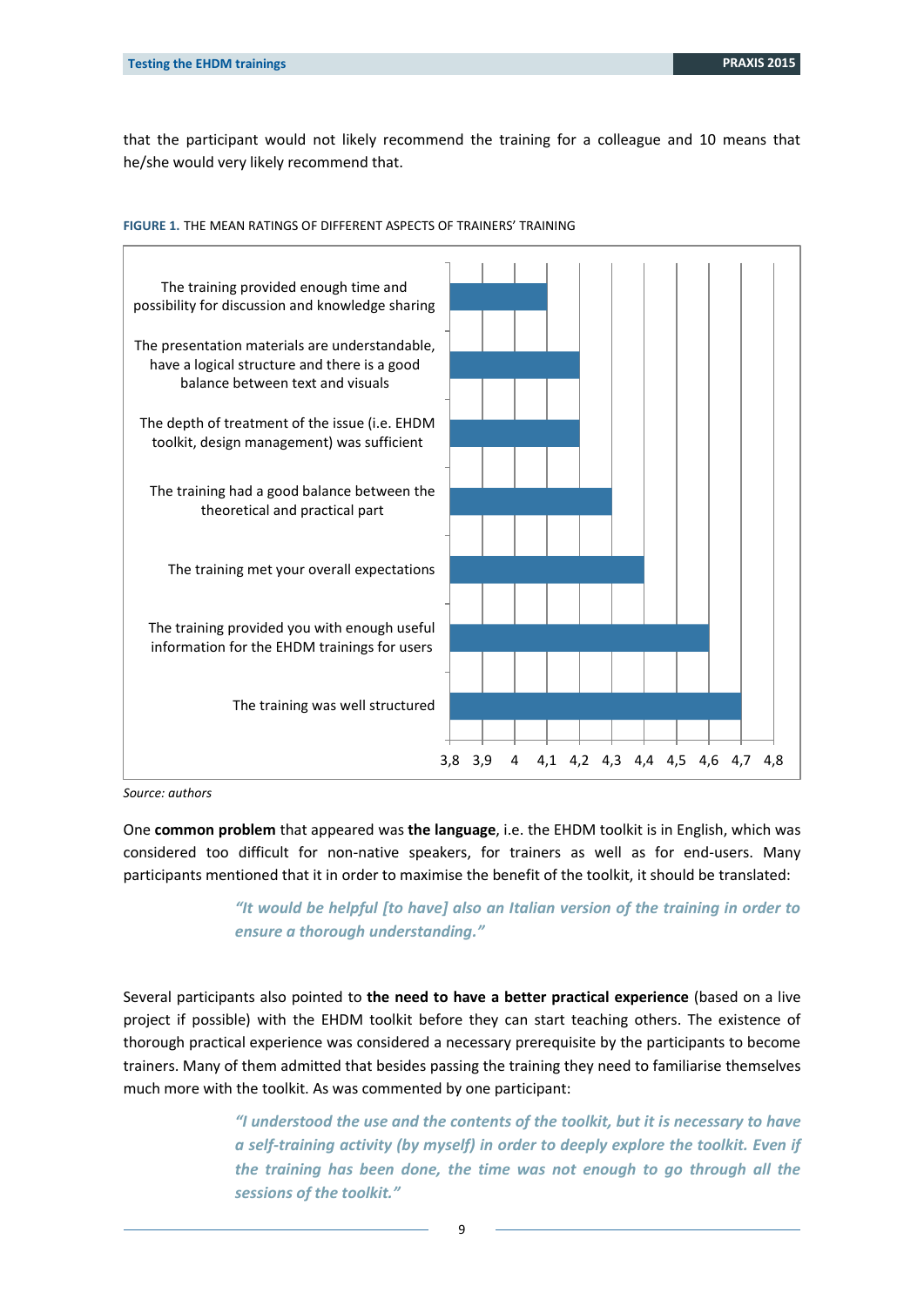Most of the participants thought that **the content of the training meets the needs** of the end-users and all parts of the training were considered mostly useful. Some topics that were mentioned as the **least useful** were related to the **introduction of the logic of the EHDM toolkit** and **its layout**. In addition, given the short timeframe of the training, it was suggested to skip the part of the toolkit before the log-in stage, or make it briefer.

The need to bring more **practical examples** and possibility to **go through the toolkit step-by-step** based on certain practical case was communicated as the main issue that should have been covered **in more depth**. The lack of the contextual information was also the trainer's main concern. According to him, there is a greater need to bring examples on how design has been successfully used in the public sector.

Besides the need to bring more practical examples, it was suggested to add information on **design and design management,** e.g. how it could be used as a strategic tool in public sector organisations. As the trainer suggests:

> *"The four slides in the users' programme should be part of the trainers' programme, and then an entirely new section dedicated to users should be developed. "*

One thing that was mentioned by participants as well as by the trainer was that the **duration of for the training (currently 3 hours) was too short**. Therefore it should be considered whether it is possible to make the training session longer, e.g. by including one or several practical exercises that would allow the trainers to get direct experience with the toolkit. Also, as was mentioned above, there should be left time to discuss and share knowledge. It is especially important if the trainings will be held in English for non-native English speakers.

#### **Some more detailed suggestions and issues of concern were (according to the trainer's view):**

- *"Presenting information about the future perspectives, etc. might not have to be part of the presentation, as that situation changes all the time."*
- *"Some of the assessment questions overlap."*
- *"The choice between the case example in the handout and their own case doesn't work, as some people land directly in the red section, which means that [too much] time is spent on directing them back to the blue section to be part of the process."*
- *"Some concepts create confusion and needs more explanation (also for trainers) – such as how you prototype a service, how you establish success criteria and measure progress and end result up against it, etc."*

In summary, the training was considered mostly useful by the trainees. It was proposed that there should be slightly more time left for the discussion, especially if the training is in English, which turned out to be a challenge for some participants. In addition, there should be more time dedicated to the design process in public sector organisations and practical examples/experience that would help to contextualise the training better.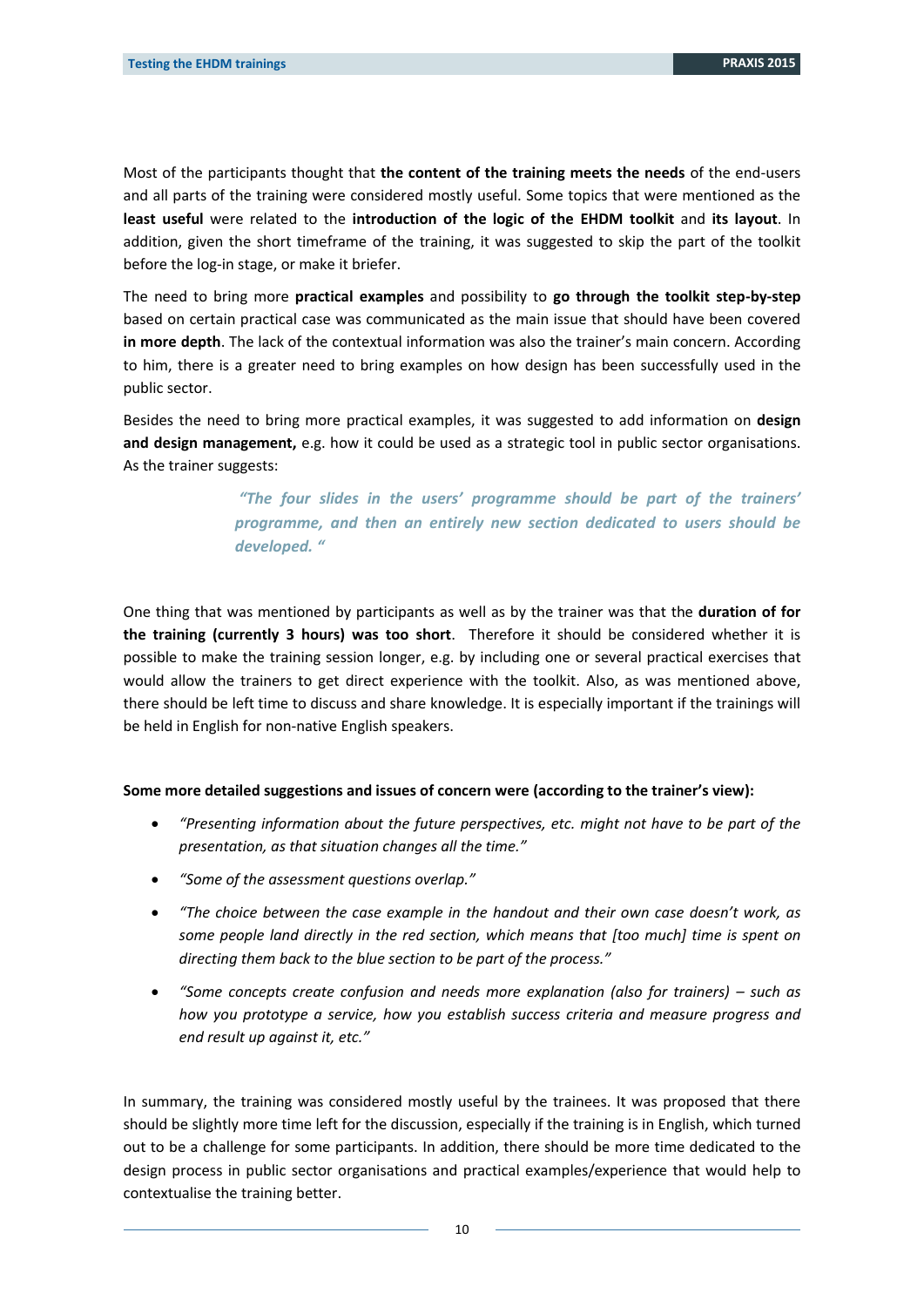## <span id="page-10-0"></span>**3. The feedback on user training**

#### *Main findings:*

- *The training was found to be interesting and relevant according to the participants. In addition, the general interest towards the training was very high.*
- *The trainers are expecting clearer guidelines on what are the expectations towards the trainers and the training, what the trainees should acquire by the end of the training, also suggestions on different methods and case studies/examples that the trainers could use. At the same time, possibilities to add slides in order to comply better with the expectations of the participants, also localise the exercises and examples should be left to the local trainers.*
- *The text of the presentation materials should be revised reliable sources for definitions should be used, in some cases the text on the slides is too detailed, in some cases some of the information is absent, e.g. there should be more time dedicated to design management.*
- *There is too much time spent on the description of the toolkit's layout (e.g. where is the title, where is the log-in, share button, etc.) and too little time on its general purpose and logic of the toolkit.*
- *The most valuable aspect was, according to many participants, a practical exercise (writing a brief) and the examples. There was an expectation that the trainers would offer more (local) practical examples that would help them to contextualise the theoretical part.*
- *The trainings for the end-users, as well as the presentation materials, should be in the local language.*
- *The structure of the slides is currently inconvenient – the header of the slides (the EHDM logo) is too dominant, plus the reference to EHDM source and the logo of the European Commission in the footer makes it difficult to fit in the necessary information, especially in the case of pictures and schemes.*
- *The slides are very text-centred; they should include more schemes, figures, photos, videos, etc. In addition, different methods could be suggested for the trainers to use during the training.*

#### **The background information**

In the users' training, held in Estonia, there were 22 participants from different organisations. Most of them were from ministries (5) or agencies within the area of government, like inspectorates (7), and universities (2). People were also representing local government agencies (1) and agencies administered by a local government (2). There were two people from private bodies in which a local government or the state has a holding, and three people from private organisations.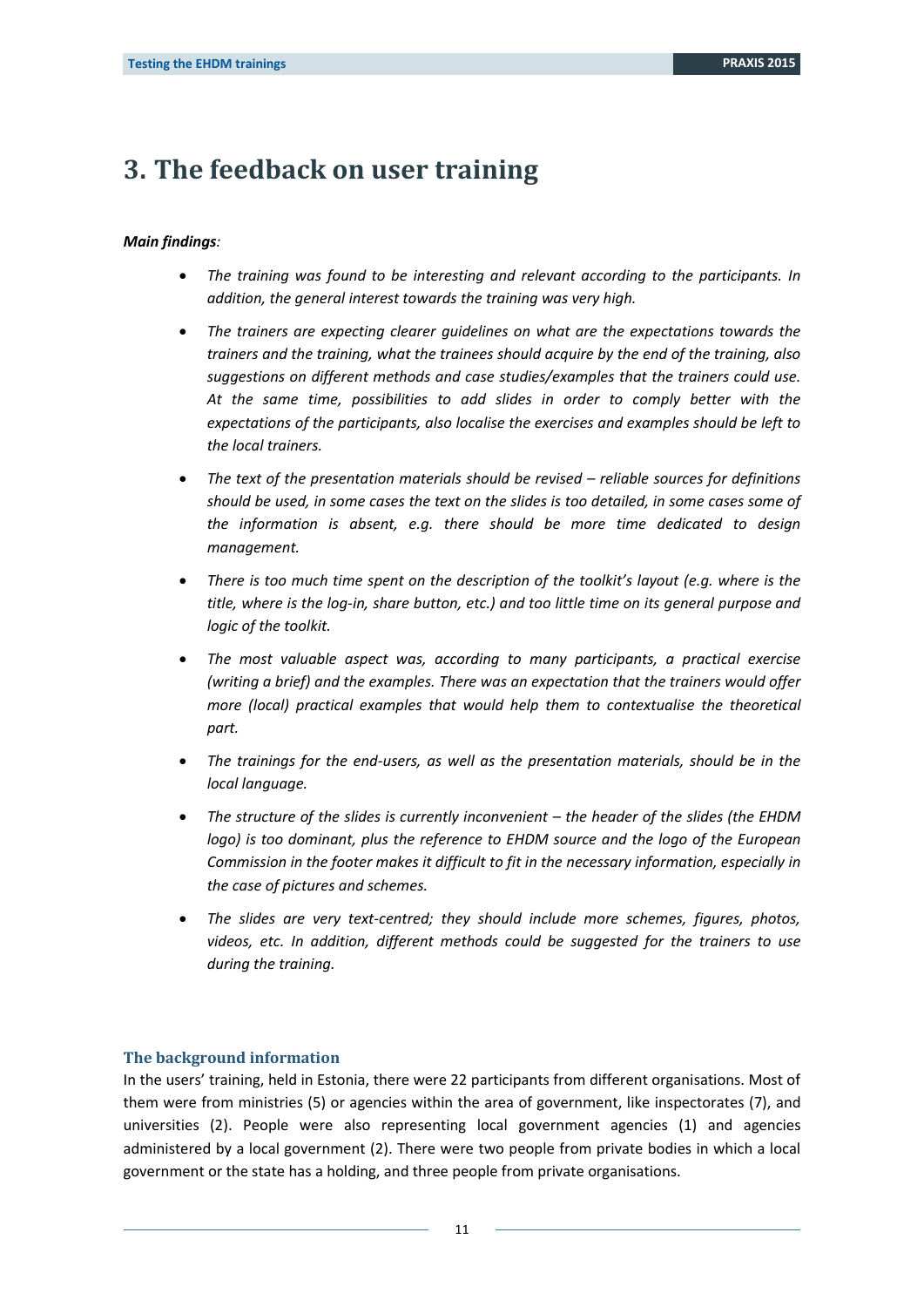**Most of the participants** stated that they have **some knowledge in design management but no practical experience**. There were a smaller number of those who had basic knowledge in design management and some practical experience and a few people who said that they have no knowledge or practical experience in design management at all.

There were **two trainers** in the end-users' training – one of them was a user experience designer and the other a designer/design manager. The fact that there were two trainers should be taken into account since these trainings are usually evaluated more highly.

**Although the initial materials for the user training were used to the maximum extent, it should be taken into account that they were also adjusted to quite a large extent by the trainers**. A significant section on design management was added, some slides on the layout of the toolkit were not used and the practical exercises were adjusted to the local context. Therefore, the feedback from the participants does not completely reflect their opinion on initial EHDM presentation materials. During the interview, however, both trainers commented on the original materials.

#### **The feedback on the content of the training**

In general, the feedback from the user training participants highlights **the need for such training.** It was admitted that it is increasingly important to understand the concept of design/design management and the ways how it can improve the public sector work processes. This mentality reflects also in the overall high interest towards the training and the fact there were several people who could not participate since the registration was closed due to the lack of free places. It was especially appreciated that the training was targeted for public sector officials.

The participants' overall estimation towards the training was positive and **most of them would recommend the training to their colleagues** (mean 7.7 on a 1 to 10 point scale where 1 indicates that the person would not likely recommend the training to his/her colleague and 10 means that he/she would very likely do it).

In contrast to the trainers' training the participants in the end-users' training **appreciated most** of all the fact that the **training provided enough time and possibility for discussion and knowledge sharing** (mean 4.4 on a 1 to 5 point scale, where 1 indicates "don't agree at all" with the statement and 5 that the person "totally agrees" with it; see also Figure 2).

It was estimated that the training was **relatively well structured** (mean 4.0; it was mentioned also in the participants' individual comments). Still, there were some participants who pointed out that the structure of the training (i.e. the sequence of the topics) was confusing for them.

It was commonly assessed that the training had a **good balance between theoretical and practical part** (mean 4.0). According to the individual comments the most highly evaluated aspect of the training was its **practicality** – especially the **examples** that were brought by the trainers, the **group work** exercise and the **practical application** of the toolkit that helps to understand and associate the topic with their everyday work.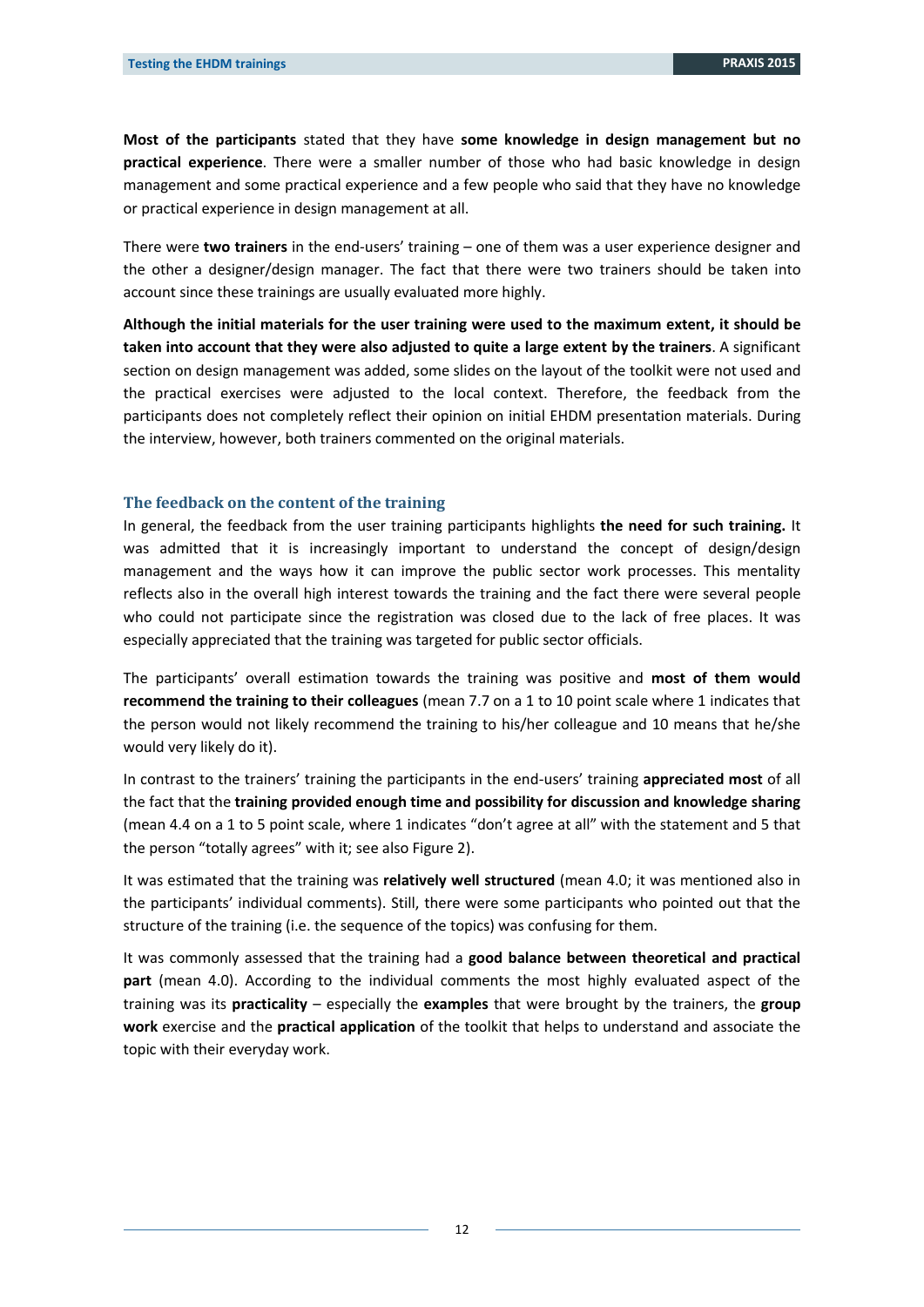**FIGURE 2.** THE MEAN RATINGS OF DIFFERENT ASPECTS OF END-USERS' TRAINING



*Source: authors*

Despite that, there were several suggestions that would make the practical part of the training even more beneficial. For example, most of the trainees admitted that they would have liked even **more (local) examples**, i.e. case studies and examples from the public sector in Estonia.

> *"I would like more examples of how design use has resulted in success or what could have been done differently."*

Concerning **the introduction of the EHDM toolkit**, some of the participants would have liked more information about the toolkit and some stated that the EHDM toolkit introduction was somewhat tedious. According to them, the toolkit itself seems logical, but too voluminous and boring to go through the steps in sequence.

> *"I was expecting more information about the toolkit. Too much time was spent on a practical exercise that covered only part of the toolkit – could not understand fully what the possibilities of the toolkit are."*

Part of the criticism can be associated with the toolkit itself. For example, participants expressed that they would have liked to get a clear vision what the added value of the toolkit is and what its practical outcomes are. As already pointed out in the EHDM design management toolkit testing report, this is an issue that has been raised by several testers of the toolkit, which could be solved during the development of the toolkit.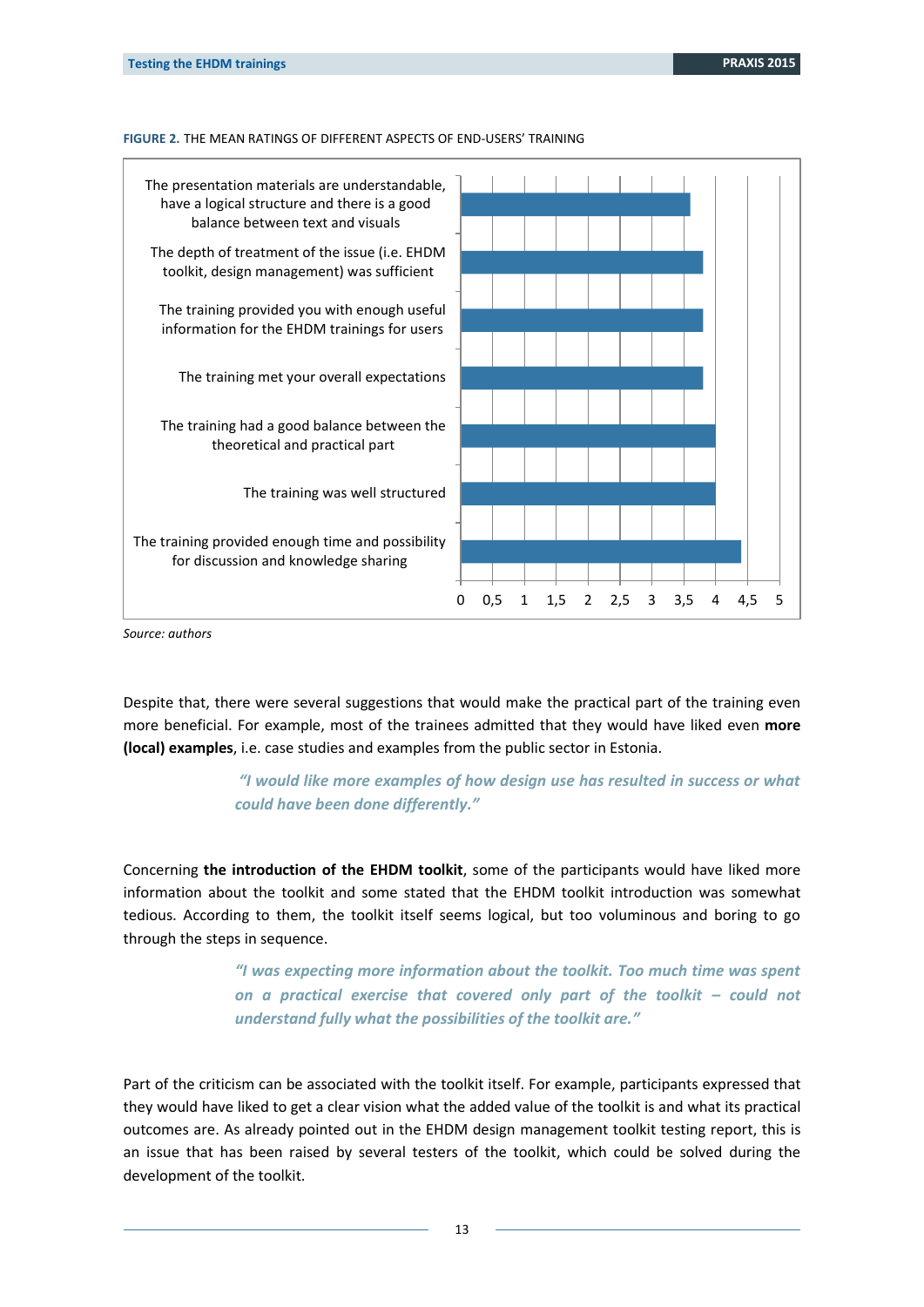-

**Practical exercises** were commonly perceived as very valuable and useful. In addition, the time spent on them and the amount of tasks was considered appropriate by most<sup>1</sup>. This part of the training helped the participants to understand the overall design management process slightly better and to test out the theoretical knowledge gained in practice. For example, writing the design brief was pointed out as the most useful by several participants. As one user training participant comments:

> *"Practical exercises gave me tips how to approach my own projects differently – other indicators and factors to analyse and think about."*

#### **Suggestions from the participants on how to gain more value from the practical part:**

- It was suggested that the practical exercises **should be related to their everyday work** so that they would not solve hypothetical cases.
- Some participants pointed out that currently the food waste exercise does not relate to public sector challenges enough, so it should be **better adapted to public sector work**.
- The exercises should be taken **from the local environment.**

It was mentioned by the trainers that the text of the practical exercises should be critically revised since in the users' handout there was still text that was been meant for the trainers. In addition, it was criticised that it is not advisable to start the group work exercise by reading it for 10 minutes.

Due to **overall low awareness on design and design management in Estonia** and the fact that most of the participants had only some theoretical and no practical experience in design management, **an extended introductory part was added** to the presentation materials in Estonia. According to the feedback, the participants evaluated that part of the training (i.e. the overview of design and design management) as **very valuable** that helped to understand the concept. There were some participants who would have liked to have the strategic design part in even more detail. For example, there was a comment that the added value of the design in public sector work should have been explained in more depth.

The fact that the design management part was largely absent from the training materials, but at the same time that the participants could have a better understanding of it as a result of the training (see the slide "After today you will…"), also received much criticism from the trainers. Therefore, the presentation materials could be revised accordingly – whether **the expectations towards training results should be decreased or quite a significant amount of information about the design management should be added.** Adding information about design management would be a good choice also because it is doubtful whether people would dedicate a full day's training for learning only the introduction of the toolkit.

Along with that it should be more clearly communicated who is **the target group for the trainings**, i.e. what level of understanding of design management is expected from participants. It could be seen from the feedback that some participants were somewhat more advanced and **therefore expected** 

 $1$  The practical exercises and worksheets were adjusted to some extent by the trainers and some parts of the exercises were skipped.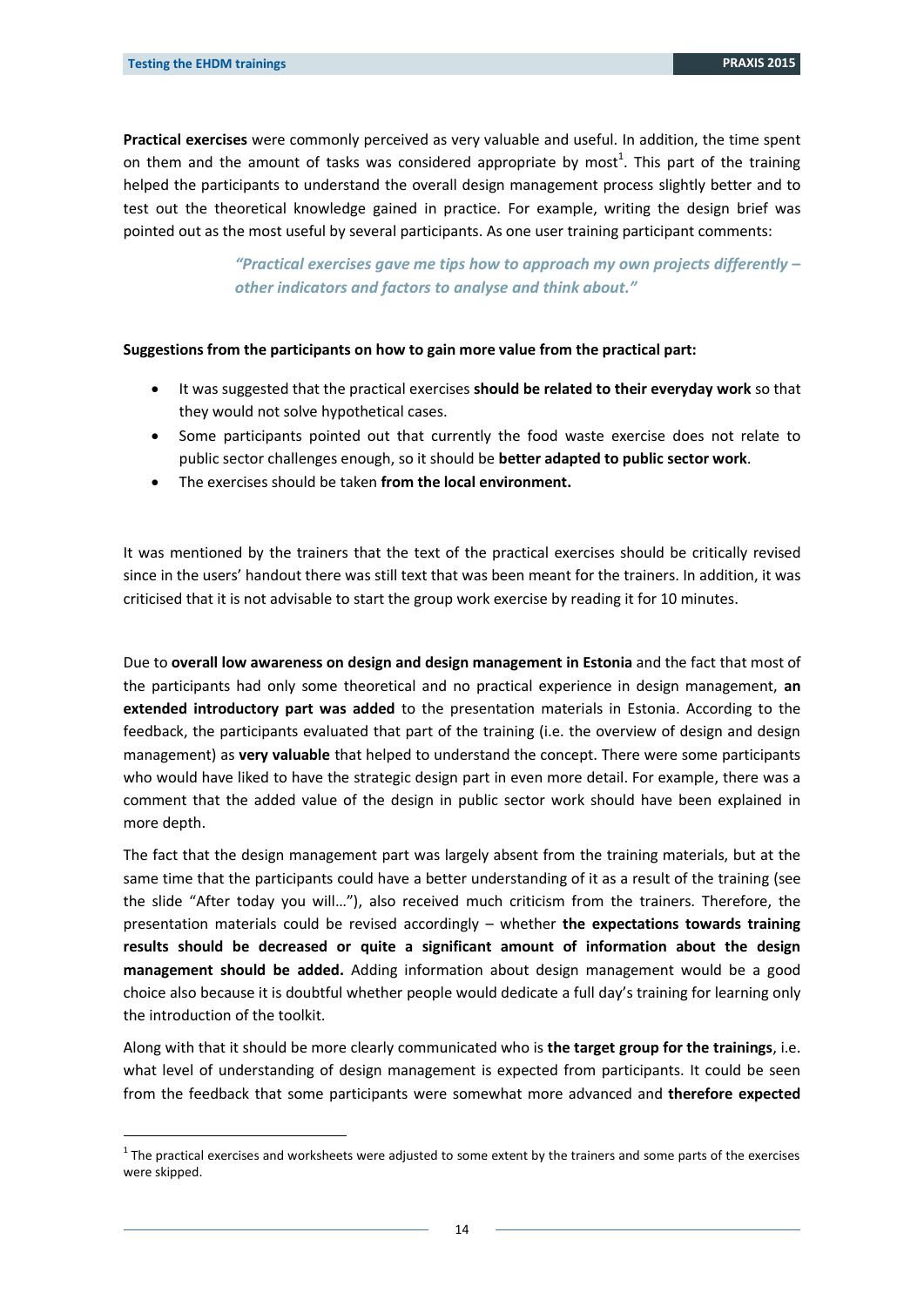**more in-depth information on design management**, while others were very satisfied with the introductory part. That created slight confusion among some of the participants for whom the training was too basic (on Figure 2 see also the participants' agreement with the statement "the training met your overall expectations" – mean 3.8).

In sum, the content of the training should be elaborated and the text on the slides should be revised by adding more information on design management and more practical local examples. In addition, the definitions from Wikipedia should be substituted with some reliable sources. At the same time, there should be less time devoted to the toolkit's layout.

#### **The feedback on the training materials and methods**

The user training participants **agreed the least** with the statement that "the **presentation materials are understandable**, have a **logical structure** and there is **good balance between text and visuals**" (mean 3.6; see Figure 2).

According to the trainers' view, the information on the slides was **too text-centred** with no graphics, schemes, examples, videos, etc., which does not comply with the idea of design (management) training. Therefore, **more graphic visuals** – photos, schemes and **videos** should be included and some case studies or tools from the toolkit could be introduced during the training. Although schemes, graphics and two short videos were added to the training in Estonia, one participant commented that there should still be more of them and several commented that more local examples would raise the value of the training.

The **physical layout of the slides was not very convenient** according to the trainers. For example, the black heading with the EHDM logo is too dominant and there is no room for the title of the slide in the heading. In addition, the European Commission logo and reference to the EHDM source [\(www.ehdm.eu/](http://www.ehdm.eu/) [info@ehdm.eu\)](mailto:info@ehdm.eu) do not have to be on each slide. In sum, due to too many large elements there is too little room for information that the trainees should pay their attention to and fitting in the information is especially difficult when there is a picture to be displayed.

In addition, several participants pointed out that they would have liked the training to be **more playful**, i.e. they expected that different methods would be used during the training (like post-it notes or having the practical exercises on A2 paper format on a wall so that everyone could see them). Furthermore, the trainers' comment was that the design training should evoke **more creativity** and **use different methods** to support it. For example, currently there was no "icebreaker" included in the beginning of the training session.

One point of concern for the trainers was the fact that the expectations that the trainers should emphasise during the training or what are the overall expectations towards the trainers and the training were missing. One reason for that could be that the Estonian trainers have not participated in the trainers' training that is actually in the programme. However, looking at the slides that are meant for the trainers, there is not much information on that either. Therefore, **guidelines for the trainers on the training's aim, results** and the **main expectations** could be added, with the instructions on what and how much there could be adjusted in the materials. In addition, methods and examples that the trainer can use could be suggested.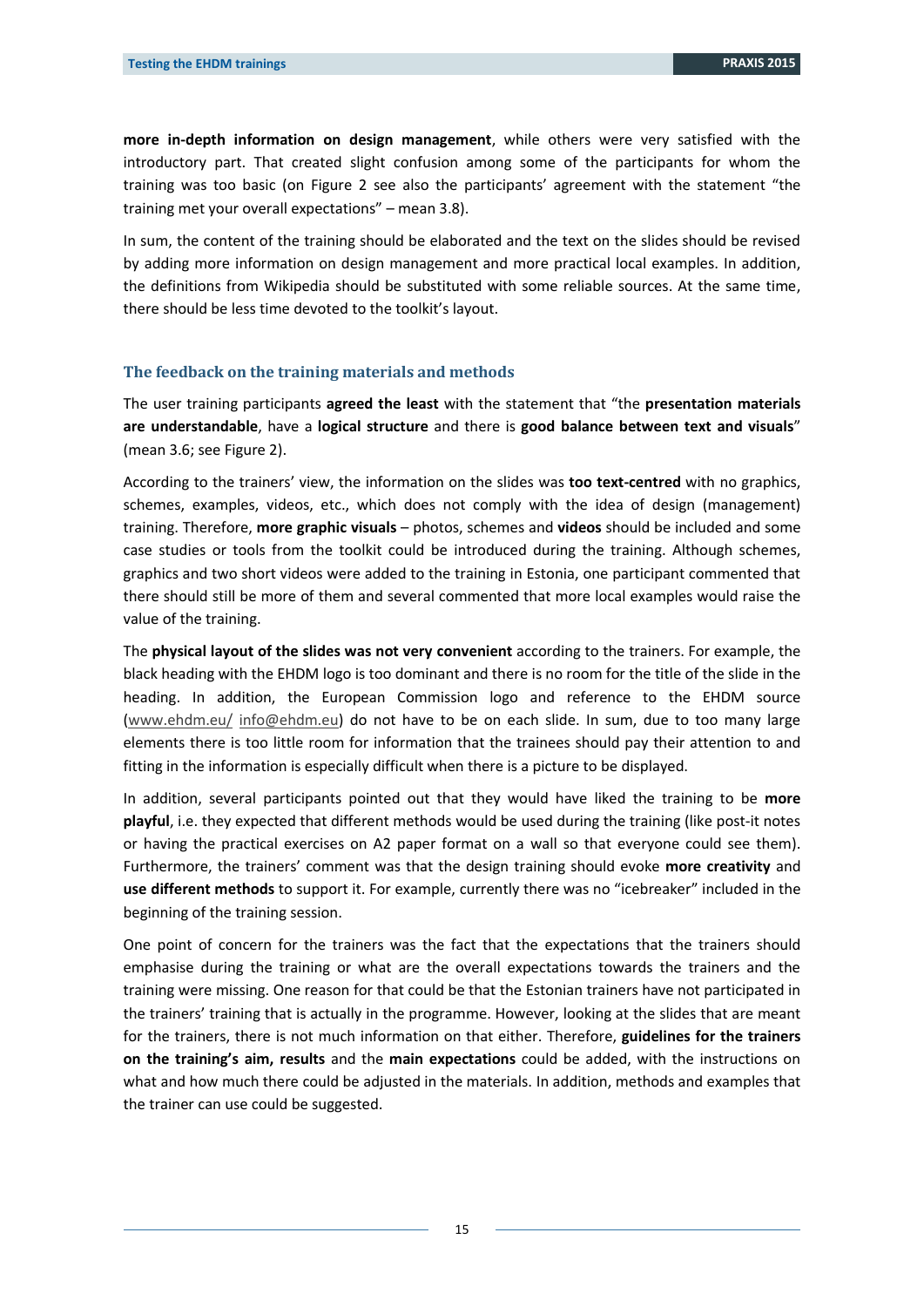# <span id="page-15-0"></span>**Conclusions**

It can be seen from the feedback that the trainings were very positively assessed by the potential trainers and by the end-users. It has also been admitted by many participants that there is a great need for such trainings and implementation of design management principles in the public sector in general.

Despite the overall positive estimation, there were several suggestions on how to improve the trainings.

In the **trainers' training** the main concern was that the training was in English which made it difficult for participants to be engaged in the discussion and to fully understand the content of the training. It was especially emphasised that the trainings for the end-users need to be in the local languages.

Another most common remark made by the participants was related to the practical side of the training. It was pointed out that there should be more practical (local) examples presented during the training and possibility to use the toolkit in practice. It should be considered therefore, whether it should be a precondition that the trainees should have already familiarised themselves with the toolkit at home. Since the trainers' training is only half a day long, then it helps to save some time. That time could be spent, for example, on more thorough discussion and knowledge sharing that was currently rated the lowest among different aspect of training.

Although the participants in the trainers' training are more or less experienced design managers/designers, it was mentioned that there should be a somewhat more time devoted to the role of design management, e.g. to the issue of how the public sector can benefit from it.

The practical side of the **users' training** (hands-on exercises, examples and a possibility to try out the toolkit) was considered one of the most valuable by the participants. It was, however, emphasised that there should be even more examples (especially from the local context) that help to bind the theory with peoples' own work.

The main critics on the users' training was that there is not currently enough information/materials on design, design management and design management processes as such, but at the same time it was communicated that the participants will know about them by the end of the training. A more thorough introductory part was considered necessary since in some countries the general awareness on design management among public officials is rather low.

In addition, a need to modify the presentation slides was pointed out by the trainers. For example, the presentation materials need to be translated into the local language, more reliable sources should be used for definitions, some slides were too detailed (e.g. the introduction, also a number of slides on the physical layout of the toolkit are unnecessary), but some parts seemed to be missing (e.g. there were not any suggestions on how to start the training – what should be the "icebreaker", it is also advisable to ask for feedback at the end of each training, the part on design management was already mentioned). From the visual side, it was mentioned that the slides are currently too textcentred and lack creativity that is expected from design/design management training. Therefore, more pictures, photos, videos, schemes and graphics could be used instead of the text. Furthermore, there could be more inspirational methods used during the training.

Taking all of that into consideration, some clearer instructions for the trainers could be developed that point out what is the aim and what the participants should learn as a result of the training. It should also be thought through and communicated clearly to what extent it is permitted for trainers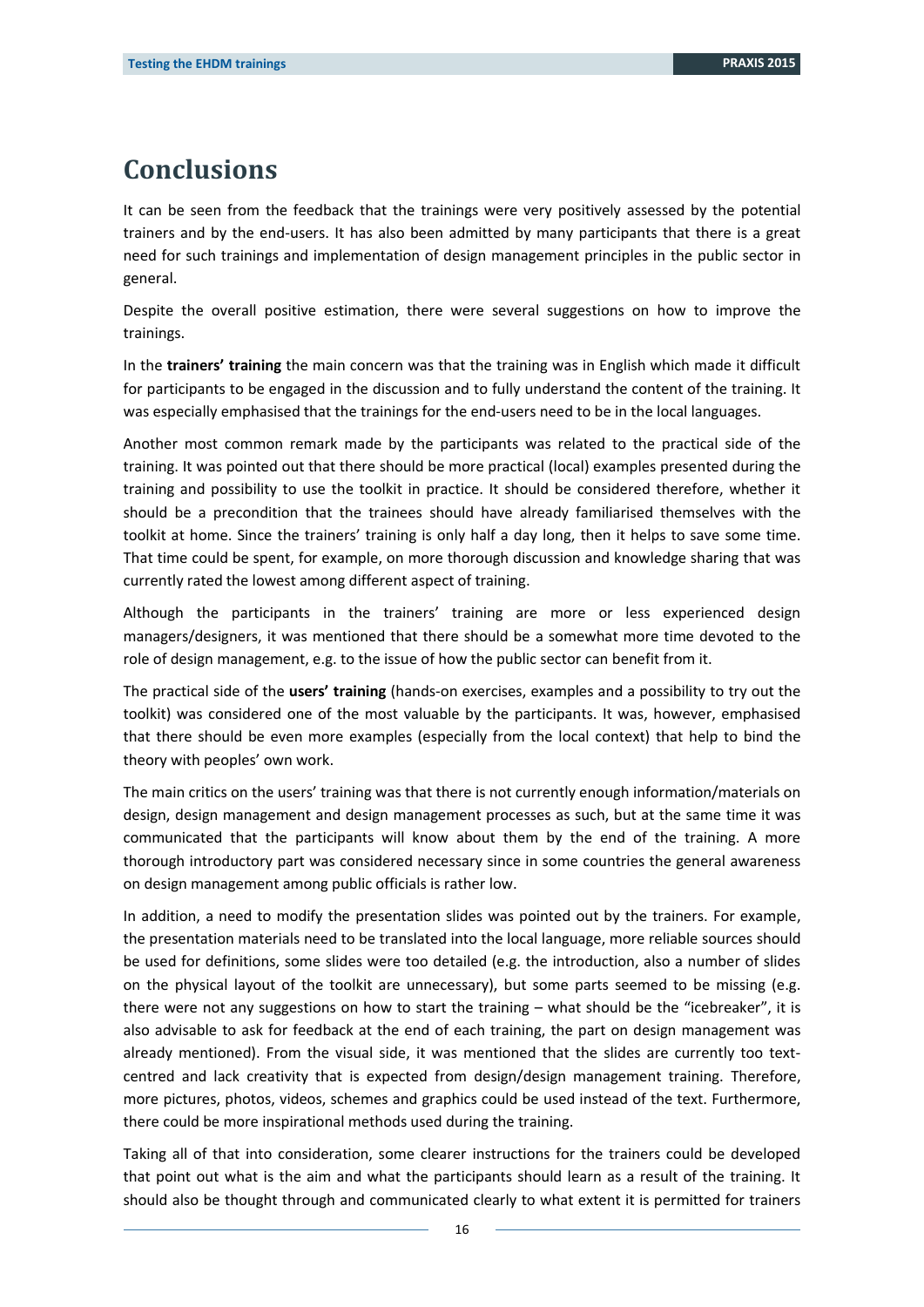to make adjustments in the training materials. Based on the feedback, it can be suggested that **enough flexibility should be left for the trainers to adjust the exact content and methods according to the expectations and the needs of the trainees** (especially in the users' training).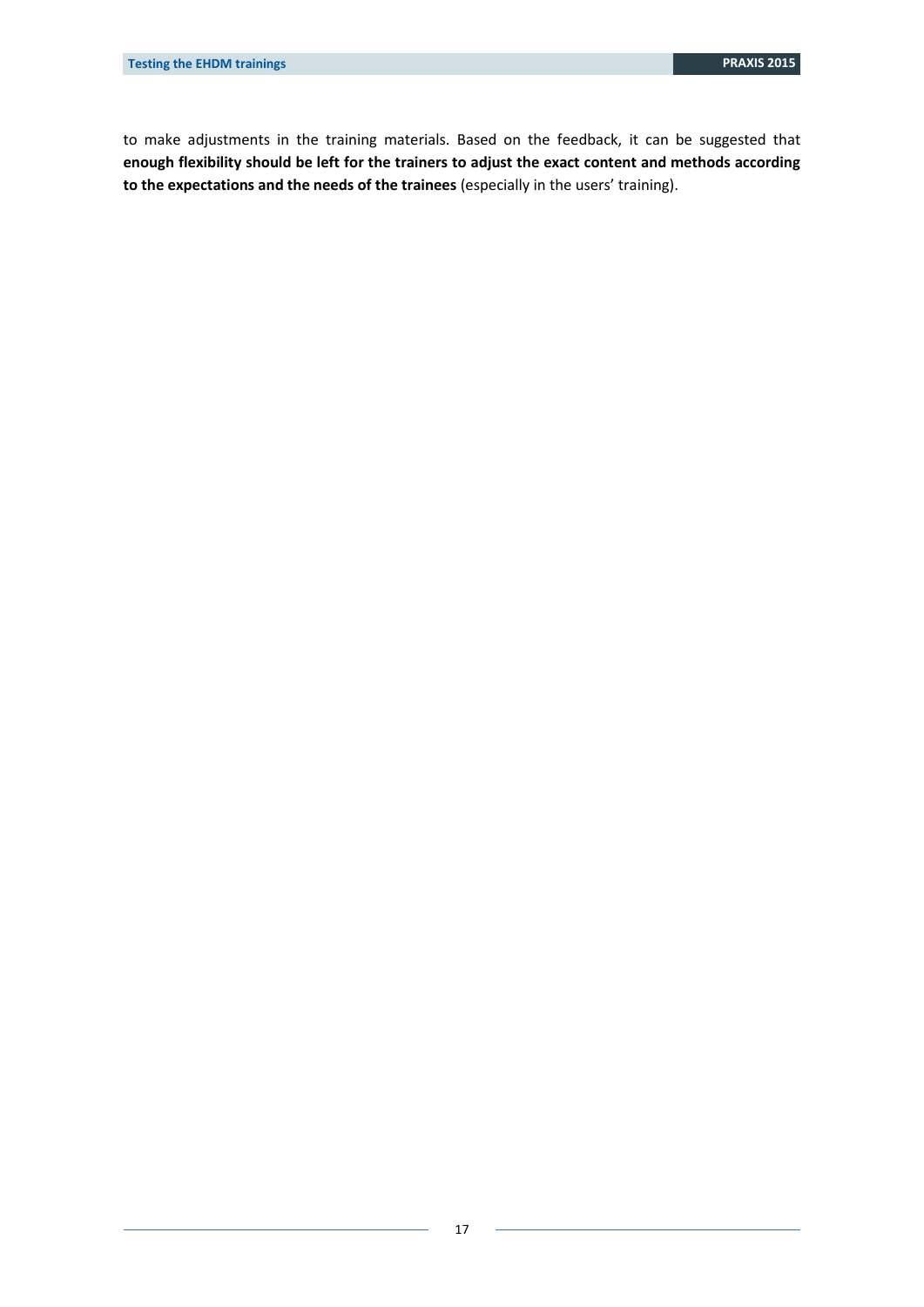## <span id="page-17-0"></span>**Annexes**

- 1. Feedback questionnaire for trainees in end-user training
- 2. Feedback questionnaire for trainees in trainers' training
- 3. Interview questionnaire for the trainer